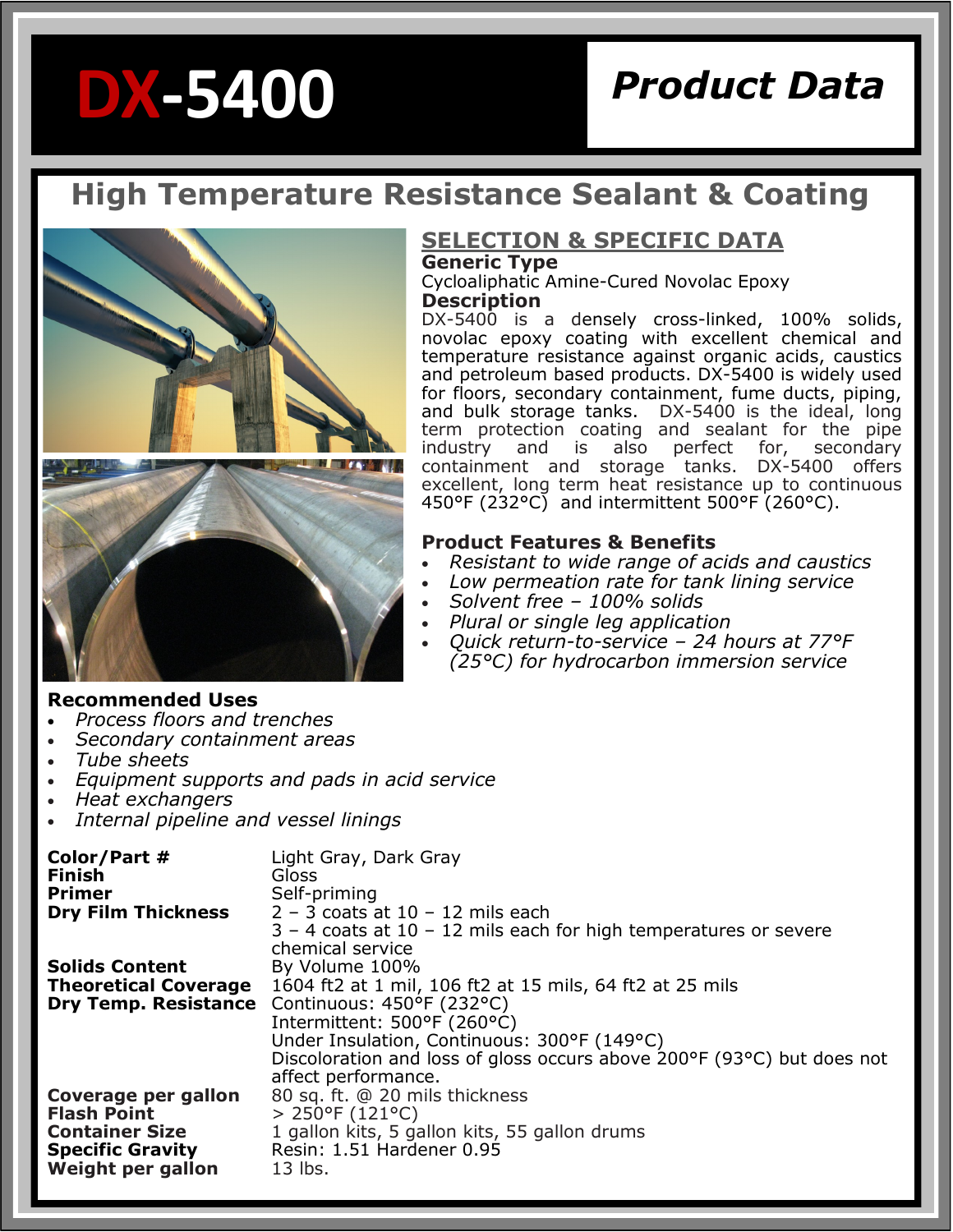#### **PRODUCT DATA SHEET** 2.

# **DX-5400**

#### **SUBSTRATES & SURFACE PREPARATION**

All Surfaces must be clean, dry and free of contaminants.

**Steel Immersion:** SSPC-SP10 Near-White Metal Blast with angular profile of 2.5 – 3.5 mils.

> **Non-immersion:** SSPC-SP6 1.5 – 3.0 mils SSPCSP2 or SP3 are suitable cleaning methods for mild environments.

**Concrete/CMU** Concrete must be cured 28 days at 75°F (24°C) and 50% relative humidity or equivalent. Prepare surfaces in accordance with ASTM D4258 Surface Cleaning of Concrete and ASTM D4259 Abrading Concrete. Voids in concrete may require surfacing. Mortar joints should be cured a minimum of 15 days.

*\* Dynesic DX-1100 primer must be applied prior to application on concrete surfaces.* 

*\* For previously painted surfaces contact Dynesic Technical Service Department.* 

# **CHEMICAL RESISTANCE**<br>Ammonium Hydroxide H

Aromatic & Aliphatic Solvents Hydrofluoric Acid to 35% Potassium Hydroxide Black Liquor Hydrogen Sulfide Salts Butyl Carbitol MSEA Sulfides Chlorinated Solvents Mineral Acids Sulfuric Acid up to 98% (except Methylene Chloride) Nitric Acid up to 30% White Liquor<br>Chlorides (Many) Organic Acids Water - Fresh, waste, Chromic Acid up to 30% Phosphates non-potable

(Many) Organic Acids

Hydrochloric Acid to 100% Phosphoric Acid to 100% Sodium Hypochlorite to 50%

# **MIXING & THINNING**<br>Mixing Power mix

Power mix separately, then combine and power mix. DO NOT MIX PARTIAL KITS.

**Thinning <b>Spray:** Up to 6.5 oz/gal (5%) w/ Acetone or Xylene **Brush:** Up to 12.8 oz/gal (10%) w/ Acetone or Xylene **Roller:** Up to 12.8 oz/gal (10%) w/ Acetone or Xylene

\* *Use of thinners other than those supplied or recommended by Dynesic may adversely affect product performance and void product warranty, whether expressed or implied.* 

**Ratio** 3:1 Ratio (A to B) by Volume

**Pot Life** 30 minutes at 75°F (24°C), shorter at higher temperatures.

*\* Do not keep the blended coating in the original container unless immediate use is planned. Otherwise, exothermic heat created during the curing process will considerably shorten the pot life. Pour the coating into a rolling tray or large aluminum-basting pan. Try to keep the depth of the coating in the tray below 3/8".* 

#### **APPLICATION EQUIPMENT GUIDELINES**

Listed below are general equipment guidelines for the application of this product. Job site conditions may require modifications to these guidelines to achieve the desired results. **Spray Application (General)** 

This is a 100% solids coating and may require adjustments in spray techniques. Wet film thickness is easily and quickly achieved. The following spray equipment has been found suitable and is available from manufacturers such as Binks, DeVilbiss and Graco.

**Airless Spray Plural Component** 

**Tip Size:** 0.027 – 0.029 in reversible type **Diameter of Part A Fluid Line:** 1/2 in ID **Diameter of Part B Fluid Line:** 3/8 in ID **Spray Line:**  $1/2$  in ID x 50 feet maximum **Diameter of Whip:**  $1/4 - 3/8$  in ID **Length of Whip:** 20 ft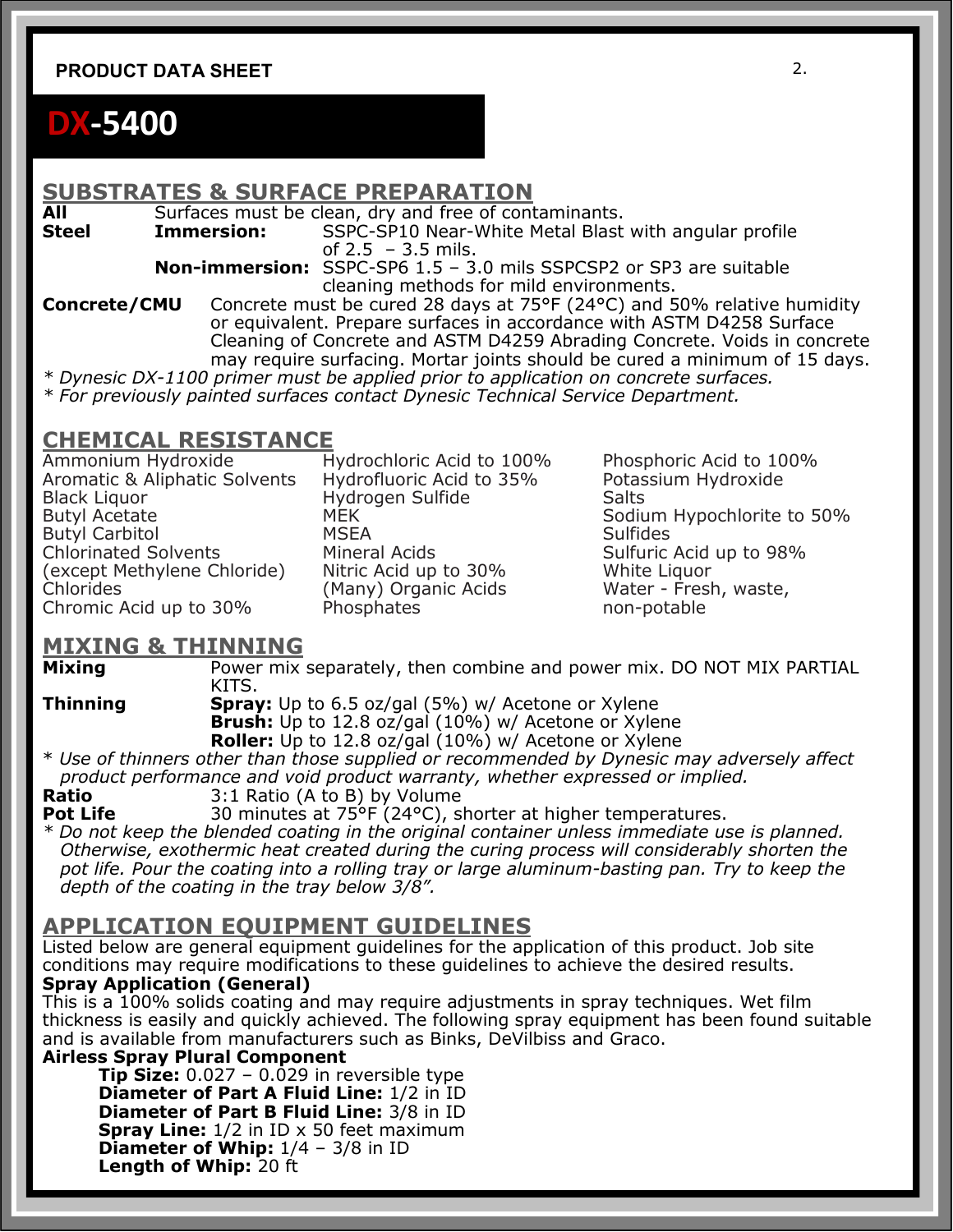#### **PRODUCT DATA SHEET** 3.

### **DX-5400**

**Power Pump Ratio: 56:1 or greater Static Mixer:** 2 x 1/2 in ID x 12 in long behind mixing valve **Part A Temperature:** 130°F – 135°F (54°C – 57°C) in reservoir tank **Part B Temperature:** 90°F – 95°F (32°C – 35°C) in reservoir tank

**Airless Spray Single Leg or Hot Pot** 

**Pump Size: 56:1 or greater Hose Length/Diameter:** 50 ft x 3/8'' **Whip Length/Diameter:** 10 ft x 1/4'' **Tip Size:** 0.027 in – 0.029 in **Output:** 5600 – 7000 psi filter removed

*\* Part A resin and Part B hardener should be heated individually to 75 – 85°F before mixing so product will atomize properly in delivering paint to the substrate. Mixed product should be sprayed within 20 minutes after mixing.* 

#### **Brush & Roller (General)**

Multiple coats may be required to obtain desired appearance, recommended dry film thickness and adequate hiding. Avoid excessive re-brushing or re-rolling. For best results, tie in within 10 minutes at 75°F (24°C).

**Brush** Use a medium bristle brush.

**Roller** Use a short-nap synthetic roller cover with phenolic core.

# **CLEANUP & SAFETY**

Use MEK or Acetone. In case of spillage, absorb and dispose of in accordance with local applicable regulations.

**Safety** Read and follow all caution statements on this product data sheet and on the SDS for this product. Wear protective clothing, gloves and use protective cream on face, hands and all exposed areas.

## **PACKAGING, HANDLING & STORAGE**

**Shelf Life** Part A: 12 months at 75°F (24°C) Part B: 12 months at 75°F (24°C) \* *When kept at recommended storage conditions and in original unopened containers.*  **Shipping Weight (Approximate)** 1 Gallon Kit: 13 lbs (6kg) 4 Gallon Kit: 55 lbs  $(25 \text{ kg})$ 200 Gallon Drums Kit: 2,560 lbs  $(1,164 \text{ kg})$ <br>40° - 110°F (4° - 43°C) **Storage Temperature & Humidity** 0 – 100% Relative Humidity **Storage Store in a dry, well-ventilated area, indoors. Maintain** products in original packaging and sealed until ready for use. Avoid exposure to direct sunlight or extreme

temperatures.

#### **PERFORMANCE DATA**

| <b>TEST METHOD</b>             | <b>SYSTEM</b>       | <b>RESULTS</b>                                                                        |
|--------------------------------|---------------------|---------------------------------------------------------------------------------------|
| Adhesion ASTM D4541 Dry        | Blasted Steel 1 ct. | $>2,500$ psi                                                                          |
| Adhesion ASTM D4541 Wet        | Blasted Steel 1 ct. | $>2,500$ psi                                                                          |
| 5 days 70°C water              |                     |                                                                                       |
| Abrasion Resistance ASTM D4060 | Blasted Steel 1 ct. | 17 mg loss per 1000 cycles,<br>CS17 wheel 1000 g load 0.1 mil<br>loss per 1000 cycles |
| Compressive Strength ASTM C109 | Blasted Steel 1 ct. | $10,000 - 13,000$ psi                                                                 |
| Hardness ASTM D2240            | Blasted Steel 1 ct. | 84 Shore "D"                                                                          |